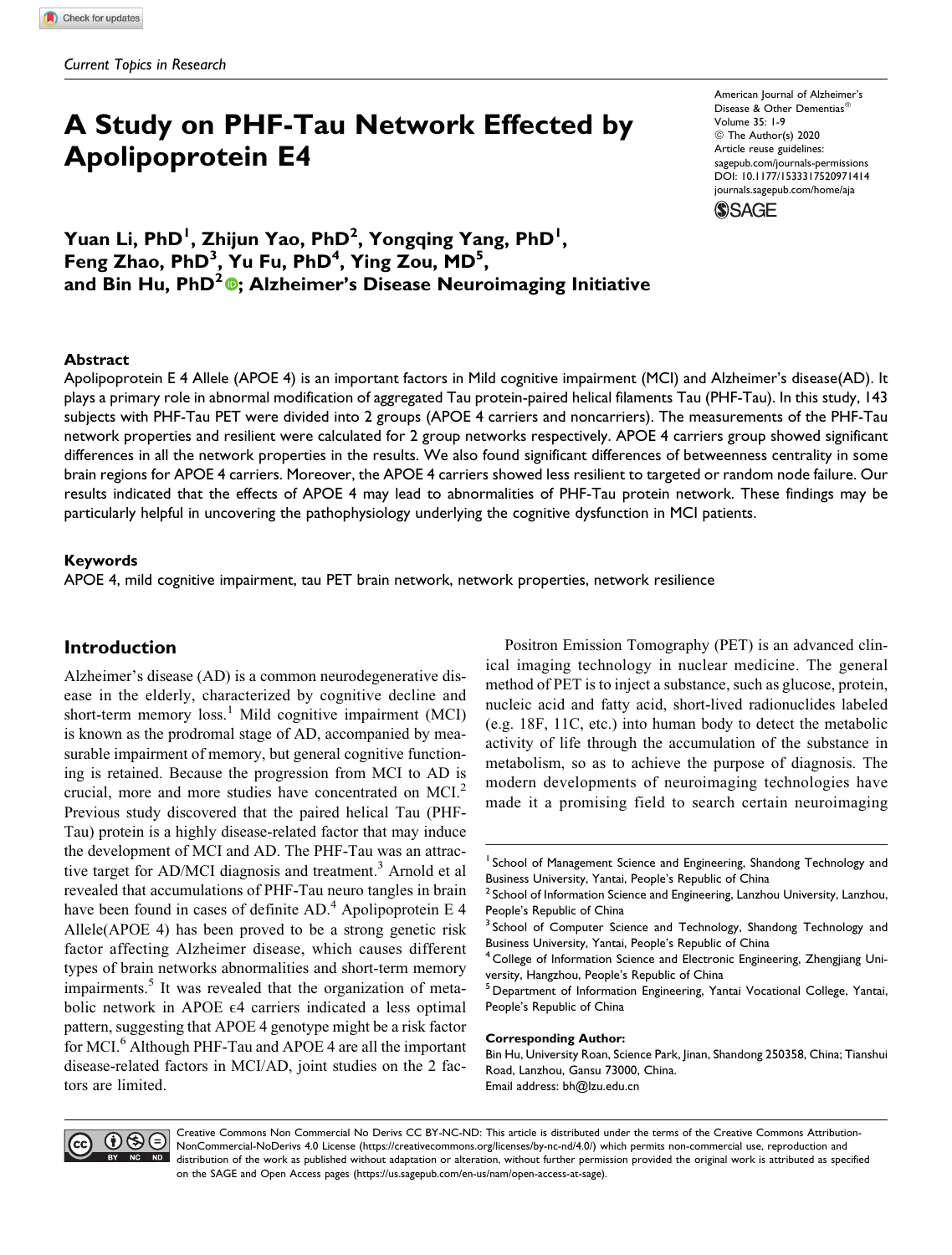Graph theory is a powerful framework that allows the representation of the brain as a complex network with interacting elements. It could provide a mathematical and conceptual framework to construct brain networks for exploring the topological patterns.<sup>10</sup> Previous study reported that topological abnormalities of human brain connectome were found in MCI patients, including major reorganizaiton of community structures and loss of small-worldness.<sup>11</sup> Wee et al demonstrated that the smaller small-worldness coefficients were found in the MCI group using fMRI. This result represented that brain networks were more random in MCI patients, a common characteristic of most neurodegenerative disorders.<sup>12</sup> Khazaee et al has been proved that the functional, regional and whole brain connections of patients with MCI were abnormal.<sup>13</sup> The study of large sample size and parametric investigation obtained from PET imaging are essential for detecting MCI-related abnormalities in brain networks. $14$  However, the characteristics of the PHF-tau brain network affected by APOE 4 have not been explored extensively.

In this study, we hypothesized that the PHF-Tau protein network affected by APOE 4 is characterized by abnormal topological properties. By establishing the PHF-Tau network for the 2 groups introduced above, we attempted to investigate the alterations in topological patterns using the network-based algorithm. In conclusion, we hope this study could promote the general understanding of brain pathophysiological mechanism.

# **Materials and Methodologies**

### *Ethics Statement*

All AV-1451 PET images and Tau in CSF values were downloaded from the website of the Alzheimer's Disease Neuroimaging Initiative (ADNI; [http://www.loni.ucla.edu/ADNI/\)](http://www.loni.ucla.edu/ADNI/). The major goal of the ADNI study is to track the progression of AD by using biomarkers to assess the brain's structure and function over the course of various states. The ADNI's data are gathered from 50 sites in the United States and Canada. The ADNI was launched in 2003 by the National Institute on Aging, the National Institute of Biomedical Imaging and Bioengineering, the Food and Drug Administration, private pharmaceutical companies, and nonprofit organizations as a 5-year public–private partnership. The lead author of this initiative is Michael W. Weiner, MD, University of California, San Francisco (Email ADNI: [adni@loni.usc.edu](mailto:adni@loni.usc.edu)). The data collections were proofread by each participating site's Institutional Review Board. Diagnostic criteria are stipulated at [http://www.adni](http://www.adni-info.org/Scientists/ADNIGrant/ProtocolSummary.aspx)[info.org/Scientists/ADNIGrant/ProtocolSummary.aspx](http://www.adni-info.org/Scientists/ADNIGrant/ProtocolSummary.aspx).

**Table 1.** Demographic Data of all Participants.

|                        | <b>APOE 4</b><br>carrier        | <b>APOE 4</b><br>noncarrier     | <b>P</b> value                              |
|------------------------|---------------------------------|---------------------------------|---------------------------------------------|
| $N(total N = 143)$     | 68                              | 75                              |                                             |
| Age                    | $76.27 + 6.95$                  | $75.27 + 4.19$                  | $0.4621$ <sup>a</sup>                       |
| Genger(male: female)   | $35 + 33$                       | $38 + 37$                       | $0.8525^{b}$                                |
| <b>MMSE</b><br>CSF-Tau | $25.7 + 2.3$<br>$251.3 + 104.9$ | $27.9 + 1.7$<br>$254.6 + 128.2$ | $< 0.001$ <sup>a</sup><br>0.89 <sup>a</sup> |

Data are represented as the mean (standard) deviations.

<sup>a</sup>P value was obtained using the tt-test.

<sup>b</sup>P value was obtained using chi-square test.

#### *Subjects*

All the 143 subjects, including those with MCI and normal controls (NC), were divided into 2 groups: APOE 4 noncarriers and APOE 4 carriers. APOE information was obtained from the ADNI database. MCI patients had reported a subjective memory concern either autonomously or through an informant or clinician. However, no significant level of impairment was present in other cognitive domains; essentially, their activities of daily living were preserved and no signs of dementia existed. Table 1 lists the demographic data of all subjects. In this study, each subject had an MMSE (Mini-mental State Examination, MMSE) score to measure the degree of mental state and cognitive impairment.

According to the prior knowledge, human with APOE gene can be divided into 2 cases including heterozygous(E2/E3, E3/ E4, E2/E4) and homozygous(E2/E2, E3/E3, E4/E4). In our studies, the APOE 4 carriers contained 42 subjects with E3/ E4 and 26 subjects with E4/E4, while the APOE 4 noncarries contained 21 subjects with E2/E3 and 54 subjects with E3/E3.

### *Data Acquisition and Preprocessing*

PET images were coregistered, averaged, normalized (standardized image and voxel size), and smoothed to a uniform resolution (8 mm full-width at half-maximum). PET scans required dynamic 30-min, six-frame (5-min each) acquisition starting 30 min after the injection of 18F-labeled AV-1451. We normalized all images spatially to the PET Montreal Neurological Institute (MNI) brain space template; subsequently, we scaled and averaged the same images by using Statistical Parametric Mapping 12 (SPM12: [https://www.fil.ion.ucl.ac.uk/spm/soft](https://www.fil.ion.ucl.ac.uk/spm/software/spm12/) [ware/spm12/\)](https://www.fil.ion.ucl.ac.uk/spm/software/spm12/) running under MATLAB 2014a on the Centos 6.5 operating system. The images used here were acquired using Siemens, GE, and Philips PET scanners in a resting state. The spatial normalization included a 12-parameter affine transformation; this process was followed by nonlinear iterative spatial transformation by using SPM12.

### *Establishment of the Tau network*

In graph theory, a network is composed of nodes and edges that connect a vertices sequence. In our study, graph theory-based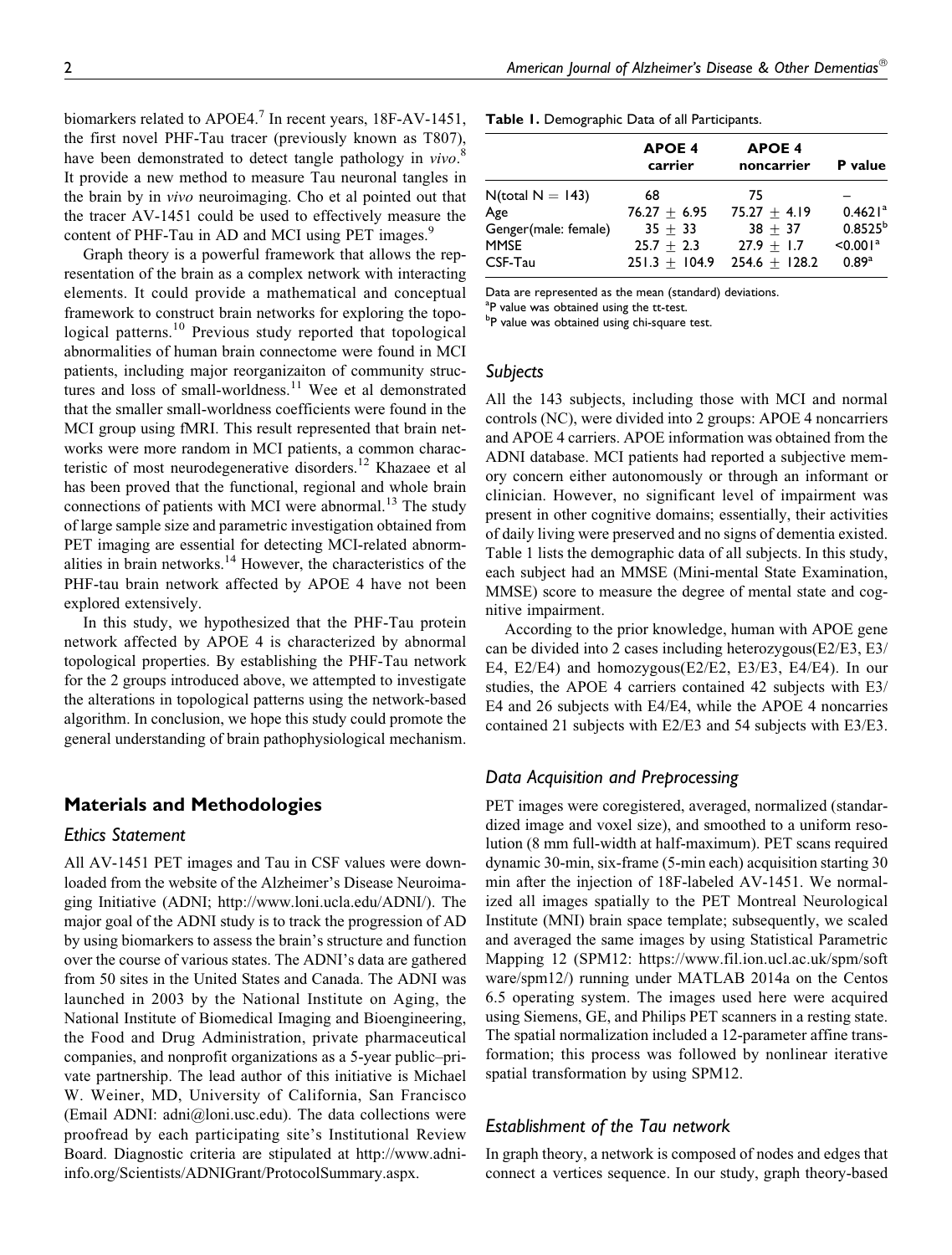approaches were used to establish the PHF-Tau network of the 2 groups. A standardized automated anatomical labeling (AAL) template (90 brain regions in total, 45 in each cerebral hemisphere) was used to extract the brain regions. Subsequently, linear regression was performed to remove the effects of sex, age, and whole brain PHF-Tau levels on patients' measurements in each AAL brain region.<sup>15</sup> Three steps were adopted to estimate the correlation matrices. Firstly, we used the linear regression model to remove the effects of age, gender and the average value of whole-brain PHF-Tau protien level for each subject. Secondly, a correlation matrix R with dimensions 90-90 was generated, where every individual entry Rij was computed by the Pearson's correlation coefficient between region i and j. Finally, the correlation matrices were obtained with diagonal elements equivalent to 1. The number of total probable correlations were  $90\times(90 - 1)/2$  for each group. In the PHF-Tau networks, the nodes and edges corresponded to the AAL areas and the undirected connections of the each pair in AAL areas, respectively. The topology of each group-network would differ significantly from each other under the thresholding of the same correlations value. In order to resolve this issue, sparsity (S) was used to threshold the correlations matrices of the networks into binarized matrices P, where an entry Pij equals 1 if |Rij| exceeded sparsity and 0 otherwise. The binary matrices Pij with N nodes and K edges were applied to simplify the metabolic networks, and reduce the computing scale for graph theory analysis. Sparsity was defined as the number of existing edges, K, divided by the maximum possible number of edges in a graph. There is no single optimal threshold selection method at present. We selected a sparsity value that ensures that all regions were included in the network, while minimizing the number of false positive connections as usual. So that it can be used to threshold each group's PHF-Tau network.

### *Small-Worldness and Network Properties Analysis*

Small-worldness was a property of complex networks that supported in all respects both modular and distributed dynamic processing as a principle of brain topology. For the smallworldness properties, clustering coefficients(and shortest path length(of the brain networks are compared with those of random networks which have the same number of nodes, edges, and degree distribution as the real networks.<sup>16</sup> Achieved the following standard could be called the small-worldness property: gamma =  $Cp/Cp_{rand} \geq 1$ , lambda =  $Lp/Lp_{rand} \approx 1$  and sigma = gamma/lambda >1, where Cp<sub>rand</sub> and Lp<sub>rand</sub> referred to the Cp and Lp of a corresponding random network, respectively. In this study, random networks were repeated 300 times. In addition, global efficiency (Eglob) and local efficiency (Eloc) were also calculated. For global efficiency represents the inverse of the harmonic mean of the shortest path length between each pair of nodes, while local efficiency reflectes the information exchange efficiency between subgraphs.<sup>17</sup> As a brain network parameter, the modularity separates into smaller communities, with dense links within itself and minor links between them.<sup>18</sup> The quantity of modularity (Q) could be accurately obtained using the greedy agglomerative algorithm. The Q is a benchmark for quantifying community detection performance, $^{19}$  and a high Q value indicates a robust division of the network. All of the network properties (Cp, Lp, Eloc, Eglob and Q) are computed using the Brain connectivity Toolbox  $(BCT).^{20}$ 

### *Nodal Centrality Analysis*

The "betweenness centrality" (BC) was defined as a local characteristic for exploring the outstanding nodes in the PHF-Tau networks. A node has a high betweenness which might bridge different parts of the network.<sup>20</sup> BC is equal to the number of shortest paths from all vertices to all others that pass through that node. The hub nodes played a crucial role in facilitating information communication and processing among the human brain networks. BC is normally used to select candidate hubs in a network. All central nodes and modules were calculated using the Brain Connectivity Toolbox (BCT).<sup>20</sup> The betweenness value of each node was computed at a fixed sparsity 8% to ensure that the brain network were fully connected without fragmentation in each group.

#### *Network Resilience Analysis*

Being a crucial parameter of a complex network, network resilience refers to network stability and plasticity when losing nodes. $2<sup>1</sup>$  In PHF-tau brain network, the network resilience could be evaluated by removing the nodes in targeted and random patterns at the fixed sparsity 8%. <sup>22</sup> For the "targeted pattern analysis," we first computed the betweenness value of each node in the networks for the 2 groups respectively. Then, the nodes were deleted in decreasing sequence of their betweenness value. For the "random pattern analysis," the basic design principle was to delete nodes in a random order. The global efficiency of the damaged network is calculated and compared with the initial value of the unchanged network. As suggested in,20 global efficiency is chosen to measure resilience.

### *Statistical Analysis*

The nonparametric permutation test was used to test the significant differences in PHF-Tau network properties between APOE 4 carriers and noncarriers such as Cp, Lp, Eglob, Eloc and Q value. In each fixed sparsity, the 2 groups properties were computed, pooled, and divided randomly into 2 randomized groups-APOE 4 carriers and noncarriers. In the process of the test, we kept the number of sampled carriers equal to the number of the original group. In each fixed sparsity, keeping the number of sampled carriers equal to the number of the original group, the 2 groups' properties were computed, pooled, and divided randomly into 2 randomized groups: APOE 4 carriers and noncarriers. Calculating the properties of each randomized group in every 5000 case with same sparsity threshold, we computed the differences in randomized groups, repeating 5000 times. At last, the 5000 recorded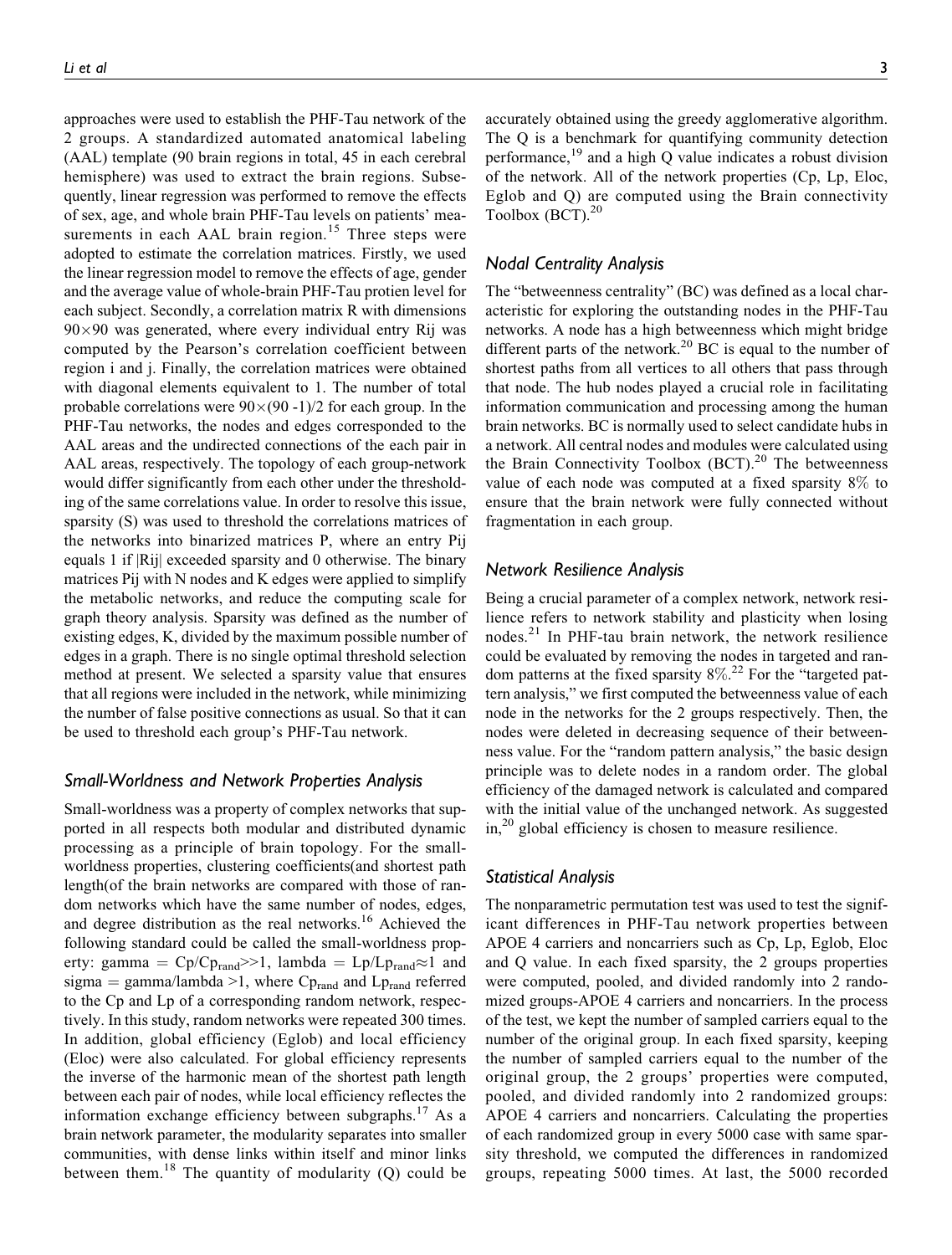

**Figure 1.** The small-worldness topology.

differences were sorted for finding the 2 groups differences in real PHF-Tau networks, which were included within 95% (2 tailed) in the supposed between-group differences.<sup>23</sup> If the real between-group difference was outside 95% confidence interval, we considered the 2 groups' networks had significant differences. In this study, we selected the sparsity threshold values ranging from  $8\% < S < 25\%$  (step = 1%) in this permutation test procedure. False discovery rate (FDR) was used to correct for these results.

# **Results**

### *Demographic Characteristics*

No significant differences were found in age or sex between the 2 groups. However, MMSE differed significantly between the 143 APOE 4 carriers and APOE noncarriers ( $P < 0.05$ ). In addition, there was no significant difference in CSF-tau values between the 2 groups. In this research, we studied the effect of APOE 4 on PHF-Tau network without any difference in controlling other variables (Table 1). All the PET images for the APOE 4 carriers and noncarriers were shown in supplement materials.

### *Small-Worldness and Network Properties*

As showed in Figure 1, over the sparsity range of 8%-25% (step  $= 1\%$ ), both groups exhibit small-worldness topology (gamma>1, and lambda  $\approx$ 1). Compared with APOE 4 noncarriers, the Cp and Lp of APOE 4 carriers are signifcantly decreased (sparsity  $= 9\% - 17\%$ ) (Figure 2A and 2B). Eloc of APOE 4 carriers is significantly increased (sparsity  $= 8\% - 10\%$ ) and Eglob of APOE 4 carriers is signifcantly increased (sparsity =  $8\%$ -16%) (Figure 2D and 2E), Q (sparsity =  $9\%$ , 15%-16%) (Figure 2C).We applied 5 thousand permutation tests to find the statistically significant differences between APOE 4 carriers and noncarriers in these properties. All of the above properties have significant differences in their low sparsities between APOE 4 carriers and noncarriers (Figure 2).

# *Nodal Centrality Differences*

In this study, we compared the differences between the 2 groups in nodal centrality. The results were shown in Table 2 and Figure 3. Compared with the APOE 4 noncarriers, the APOE 4 carriers showed increased regions which were in the right inferior frontal gyrus (triangular part), right superior frontal gyrus (dorsolateral), right middle frontal gyrus, right inferior occipital gyrus and right parahippocampal gyrus, whereas decreased regions were observed in right inferior temporal gyrus, left middle temporal gyrus, left superior parietal gyrus  $(P < 0.05$ ; FDR). In the Table 2, X, Y, Z represented the threedimensional coordinates of specific regions in the brain, and P values indicated the significance of the difference. The P values were all less than 0.05, reflecting significant differences in APOE 4 carriers.

### *The Comparison of Network Resilience*

As seen in Figure 4, the global efficiency was decreased as the deletion ratios growing in the 2 groups. In both networks, compared with APOE 4 noncarriers, APOE 4 carriers have a faster rate of decline in global efficiency over a wide percentage of removal. We also observed that the performances of the 2 groups were interwoven near the end of the removal processes in both patterns. Responding to the failures and crashes, the PHF-tau network resilience in APOE 4 noncarriers group are more stable than APOE 4 carriers group.

# **Discussion**

In this study, we explored different topological organizations of PHF-tau network in APOE 4 carriers and noncarriers groups. There were 3 main findings: (1) Compared with APOE 4 noncarriers, APOE 4 carriers displayed losses of small-worldness, changed global topological organization; (2) Regions with significant decreased nodal centrality were mainly distributed in frontal region, parietal region and temporal region in APOE 4 carriers; (3) The PHF-network of APOE 4 noncarriers group would be more stable than that of APOE 4 carriers group.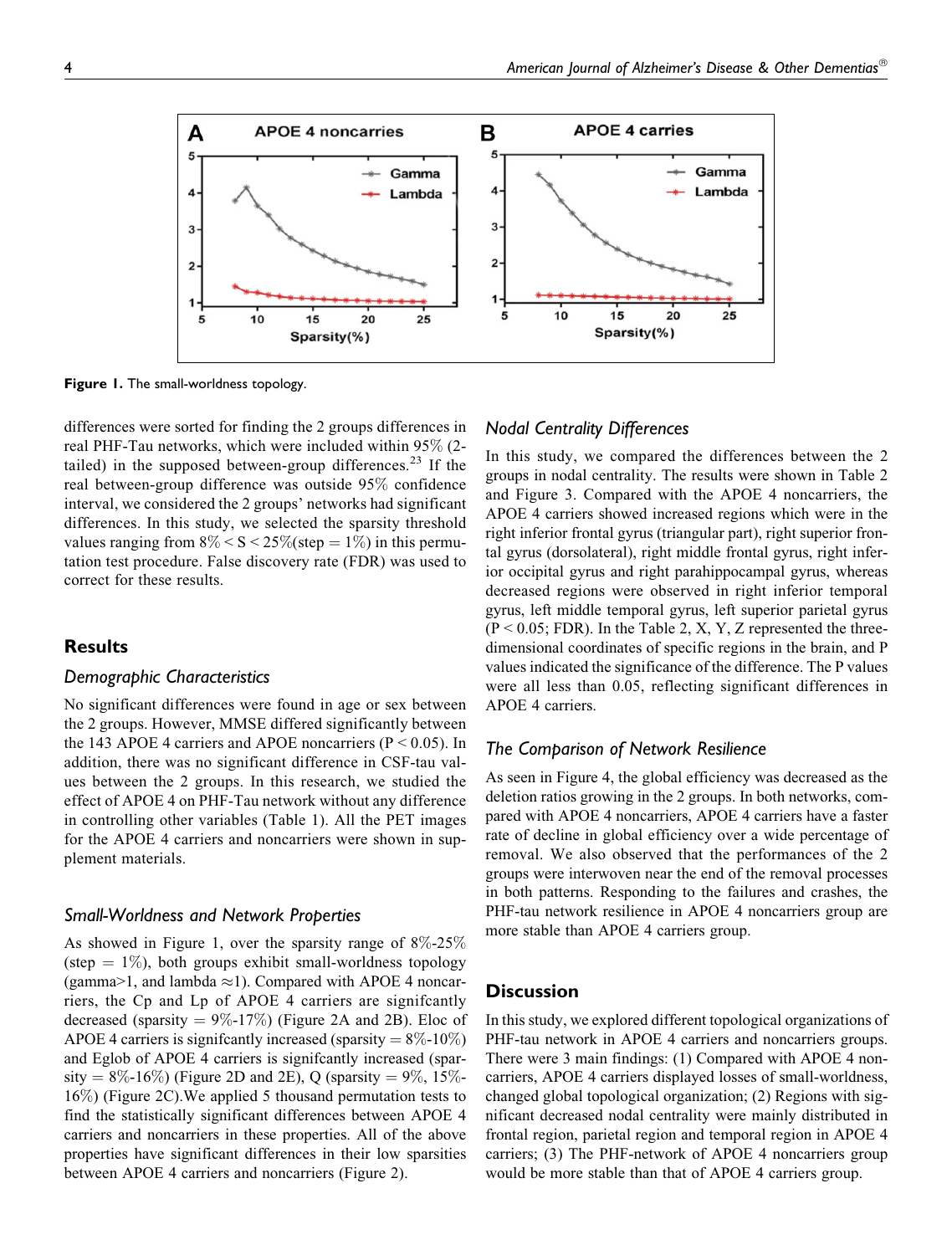

**Figure 2.** PHF-Tau network at different sparsity for APOE 4 carriers (the red line) and APOE 4 noncarriers (the gray line) and their statistical comparison results (p < 0.05 5000 permutation test, FDR correction). (A) clustering coefficient, (B) shortest path lenth, (C) Modularity, (D) global effciency, (E) local effciency. The black triangles indicate a significant group difference.

**Table 2.** Regions With Significant Differences in Nodal Efficiency Between APOE 4 Carriers and APOE 4 Noncarriers.

| Region                           | x   | Y   | z          | <b>P-value</b> |
|----------------------------------|-----|-----|------------|----------------|
| <b>Carriers &gt;Noncarriers</b>  |     |     |            |                |
| <b>IFtriang.R</b>                | 140 | 141 | 93         | 0.0028         |
| SFGdor.R                         | 112 | 157 | <b>116</b> | 0.0066         |
| MFG.R                            | 128 | 159 | 106        | 0.0085         |
| <b>IOG.R</b>                     | 128 | 44  | 64         | 0.0099         |
| PHG.R                            | 115 | Ш   | 52         | 0.0132         |
| <b>Carriers &lt; Noncarriers</b> |     |     |            |                |
| <b>ITG.R</b>                     | 144 | 95  | 50         | 0.0169         |
| MTG.L                            | 34  | 92  | 70         | 0.0146         |
| SPG.L                            | 67  | 66  | 131        | 0.0247         |

# *Tau Network Properties*

Regarding global network topology, we found widespread changes in APOE 4 carriers. In previous researches, smallworldness losses were reported in the complex brain metabolic networks<sup>24</sup> and cortical networks.<sup>25</sup> Small-worldness property reflects the best balance between local specialization and global integration in brain networks.<sup>26</sup> The aforementioned

abnormalities in small-worldness may indicate that the organization balance of PHF-tau network in APOE 4 carriers was disrupted, where PHF-tau network is turning to more randomly organized. There were also some alterations in the Cp, Lp, Eloc, Eglob, and Q value of modularity. The Cp reflected the degree of node aggregation, which was based on correlations between adjacent brain regions.<sup>27</sup> The APOE 4 carriers group exhibited the decreased Cp and a weaker local specialization, which suggested that Tau plaques aggregated together and transported to different brain regions easily.<sup>28</sup> Lp measured the ability of information transmission across brain regions. The decreased path length suggested a shorter information transmission path between 2 nodes.<sup>29</sup> Meanwhile, the alterations of Q value in modularity were found in the present study. This property reflects the ability of the network to process information within clusters of regions or modules.<sup>30</sup> The modularity assesses the extent to which a network can be divided into smaller communities of regions or modules that potentially share a specific function.<sup>18</sup> Moreover, the increased network efficiency may suggest the compensation mechanism of brain network to maintain the integrity of brain function.<sup>31</sup> Measures of network efficiency are related to cognitive control in MCI,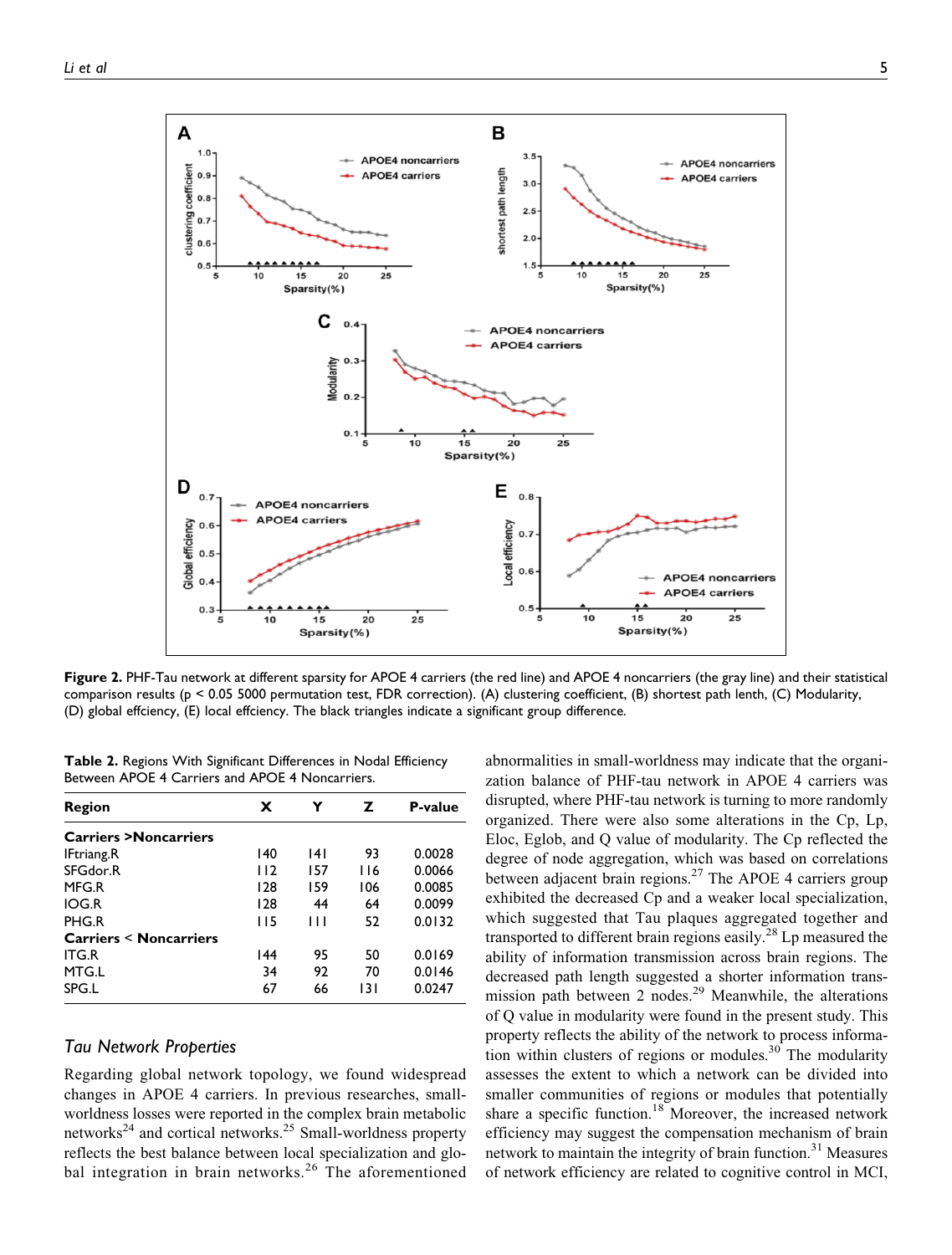

**Figure 3.** Regions with significant differences in nodal efficiency between APOE 4 carriers and APOE 4 noncarriers. Nonparametric permutation tests were applied to nodal efficiency of all 90 cortical regions (p < 0.05 5000 permutation test, FDR correction) (Purple for increased BC and blue for decreased BC).



**Figure 4.** Network resilience under random and target analysis. The alterations of global efficiency under removing node at random (right panel) and targeted pattern (left panel). The purple line corresponded to the performance of APOE 4 carriers, blue line for APOE 4 noncarriers.

which is the reason that episodic memory deficits.<sup>32</sup> Aforementioned convergent evidences revealed that APOE 4 carriers are associated with disrupted global network organization and APOE 4 carriers with higher levels of cognitive impairment demonstrated greater alterations. These findings further underline that abnormal brain topology organization of PHF-Tau network is the main cause of cognitive control and situational memory deficit in MCI patients.

# *Abnormal Changes in Nodal Centrality*

The results showed that the significant increased regions in nodal centrality were located in right inferior frontal gyrus

(triangular part), right superior frontal gyrus (dorsolateral), right middle frontal gyrus, right inferior occipital gyrus and right parahippocampal gyrus. Since the frontal lobe has been interpreted as being closely related to semantic processing and memory in the brain, the changed nodal centrality in the frontal lobe indicated that the abnormal Tau protein may influence memory impairment.<sup>33</sup> Fennemanotestine et al suggested that the APOE 4 allele might affect the cortical thickness of the frontal cortex, which is later developing regions and thought to be more effected on the natural aging process. $34$  Espeseth et al indicated that a separate but partly overlapping right hemisphere system known as the ventral frontoparietal network included the temporoparietal junction would be effected by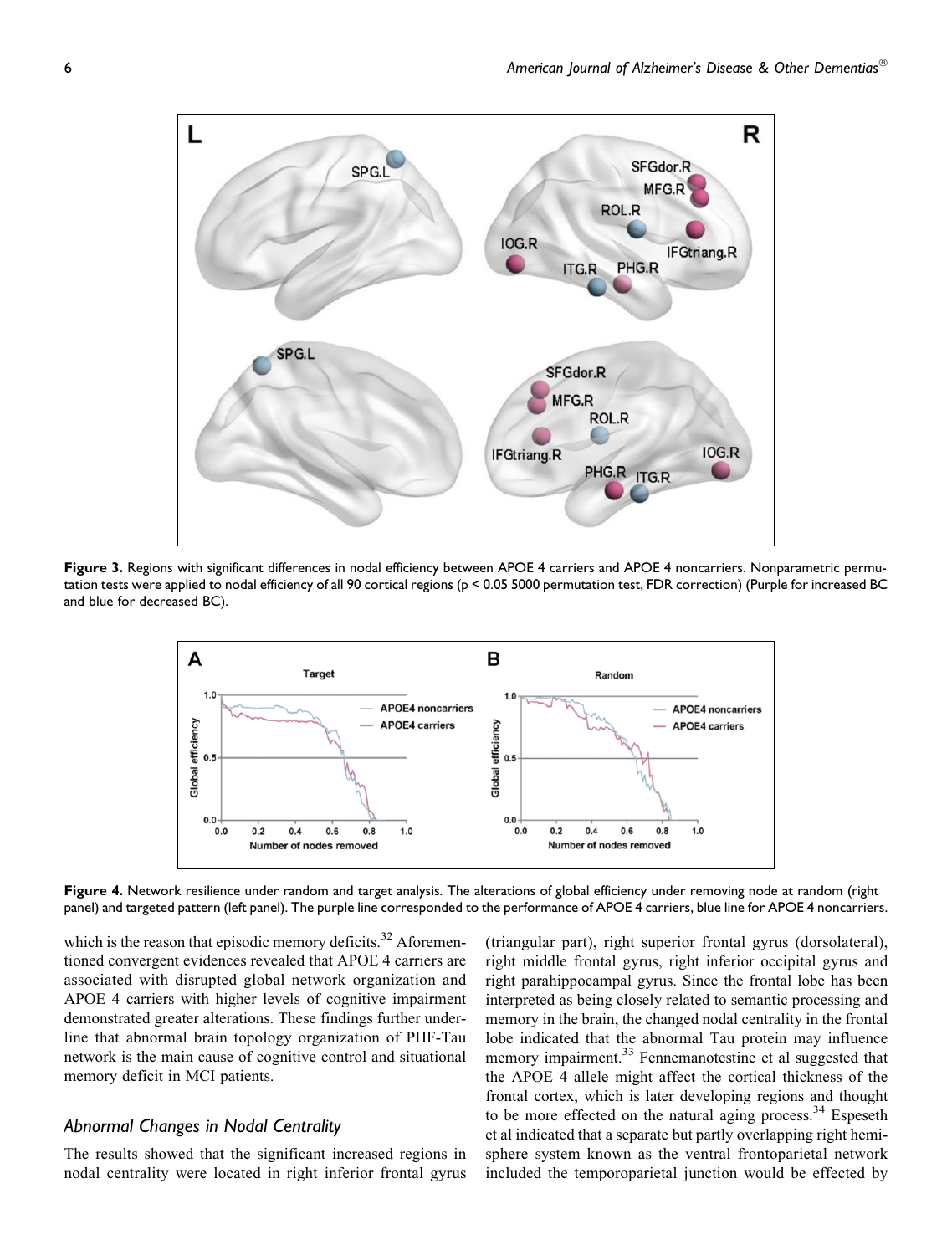APOE 4 allele, which was probably reflecting deficient attentional reorienting.<sup>35</sup> A finding proved that a reduction of resting glucose metabolism in frontal cortices was reported for APOE 4-carriers in brain regions known to be affected by MCI.<sup>36</sup> Several studies showed that abnormal frontal gray matter was associated with APOE 4 allele.<sup>37,38</sup> Moreover, A prior study have shown that compared with noncarriers, the volume of frontal and occipital lobes of APOE 4 carriers is abnormal.<sup>39</sup> Concomitant hypometabolism in occipital cortex was present in some of MCI/AD patients showing a more extended and severe cortical hypometabolism, which may aggravate cognitive impairment in these patients.<sup>40</sup> Increased Tau protein levels in occipital region had a significant pathological correlation with MCI and were also strongly correlated with the Braak stage.<sup>41</sup> Previous pathological aging study showed that parahippocampal volume as a biomarker has a better discriminatory effect than the volume of the hippocampus in differentiating MCI group from healthy control group.<sup>42</sup>

The significant decreased regions were found in nodal centrality were located in right inferior temporal gyrus, left middle temporal gyrus, left superior parietal gyrus. Metabolic dysfunction was most common in the temporal and parietal lobes associated areas, and metabolic decline in the medial parietal lobes seemed to more accurately distinguish between MCI patients and control participants.<sup>43</sup> The evidence showed that the inferior parietal cortices and medial temporal cortex are likely to be affected by tau accumulation. $44,45$  Moreover, the middle temporal gyrus was associated with episodic memory abilities.<sup>46</sup> Previous studies suggested that these histopathological and volumetric changes in middle temporal gyrus are also associated with decreased performance on a wide range of memory tasks in older adults.<sup>47,48</sup> Neuroimaging showed medial temporal lobe atrophy in the early stage of the disease, while generalized temporal lobe and whole brain atrophy were the characteristics of MCI patients.<sup>49</sup> Such evidences, along with the results of this study indicated that the severity of clinical symptoms exhibited by MCI patients might be related to the levels of brain impairment. Therefore, abnormal Tau protein in the brain under the influence of APOE4 might accelerate the development of MCI.

### *The Difference of Network Resilience*

Through deleting the nodes and computing the global efficiency in the PHF-tau network, we assessed network resilience quantitatively (Figure 4). According to previous study,<sup>20</sup> the global efficiency would be more preferable as a measure of network integration than other network properties. As shown in Figure 4, PHF-tau networks in APOE 4 carriers were more vulnerable to perturbations or attacks. This finding enhanced the conclusion that the networks of APOE 4 carriers were less resilient than that of APOE 4 noncarriers.<sup>50</sup> Due to the powerlaw distribution, brain networks of the 2 groups are almost constant when deletion ratios is low.<sup>51</sup> As the deletion ratios reached 50%, the performance of both groups amalgamated. It is demonstrated that the topological structure of brain networks

is extremely disrupted and thus cannot support integrality.<sup>14</sup> From the perspective of the brain network, the effect of deleting nodes may indicate the cognitive decline of participants. This pattern have been found in other neurological diseases such as depression<sup>50</sup> and temporal lobe epilepsy.<sup>22</sup> Decreased attack survivability may reflect the topological reorganization of metabolic brain networks, providing insights into cognitive and memory impairments in APOE 4 carriers.

# **Conclusion**

In conclusion, this research tried to find the influences of APOE 4 on the Tau protein. Compared with the APOE 4 noncarriers, the APOE 4 carriers showed small- worldness losses and abnormal global topological organization in PHF-Tau network. The changed nodal centrality might indicate the neurobiological mechanisms underlying dementia cognitive dysfunction. In network resilience analysis, the brain network of APOE 4 carriers is more fragile. All in all, APOE 4 is an important factor that affects Tau neuron tangles and further impacts MCI or AD.

### **Limitation**

The present study had 2 limitations. Firstly, some of the moderating variables, such as average education years and intelligence quotient, were not collected in this analysis. Secondly, the study lacked participants with Alzheimer's disease, and no AD subjects made the analysis incomplete. Thirdly, in the future study, we will combine other factors which related to MCI into the research framework to explore the influence of different factors on Tau protein network. Finally, we will select more refined brain templates in constructing brain networks to reveal the deeper physiological mechanism.

### **Authors' Note**

Data used in preparation of this article were obtained from the Alzheimer's Disease Neuroimaging Initiative (ADNI) database [\(www.](http://www.loni.ucla.edu/ADNI) [loni.ucla.edu/ADNI](http://www.loni.ucla.edu/ADNI)). As such, the investigators within the ADNI contributed to the design and implementation of ADNI and/or provided data, but did not participate in the analysis or writing of this report. The Principle Investigator(lead author) of this initiative is Michael W. Weiner, MD, UC San Francisco (Email: [ADNI: adni@loni.usc.edu\)](mailto:ADNI: adni@loni.usc.edu). A complete listing of ADNI investigators can be found at: [http://adni.](http://adni.loni.usc.edu/wpcontent/uploads/how_to_apply/ADNI_Acknowledgment_List.pdf) [loni.usc.edu/wpcontent/uploads/how\\_to\\_apply/ADNI\\_Acknowledg](http://adni.loni.usc.edu/wpcontent/uploads/how_to_apply/ADNI_Acknowledgment_List.pdf) [ment\\_List.pdf.](http://adni.loni.usc.edu/wpcontent/uploads/how_to_apply/ADNI_Acknowledgment_List.pdf) Thanks very much for Ms. Sabrina's modification and help to the basic grammar of this article.

### **Author Contributions**

Conceived and designed the experiments: YL BH ZJY. Analyzed the data: YL BH ZJY YY YF. Contributed reagents/materials/analysis tools: YL BH ZJY YZ. Wrote the paper: YL BH ZJY. All authors gave their approval to the manuscript.

#### **Declaration of Conflicting Interests**

The authors declared no potential conflicts of interest with respect to the research, authorship, and/or publication of this article.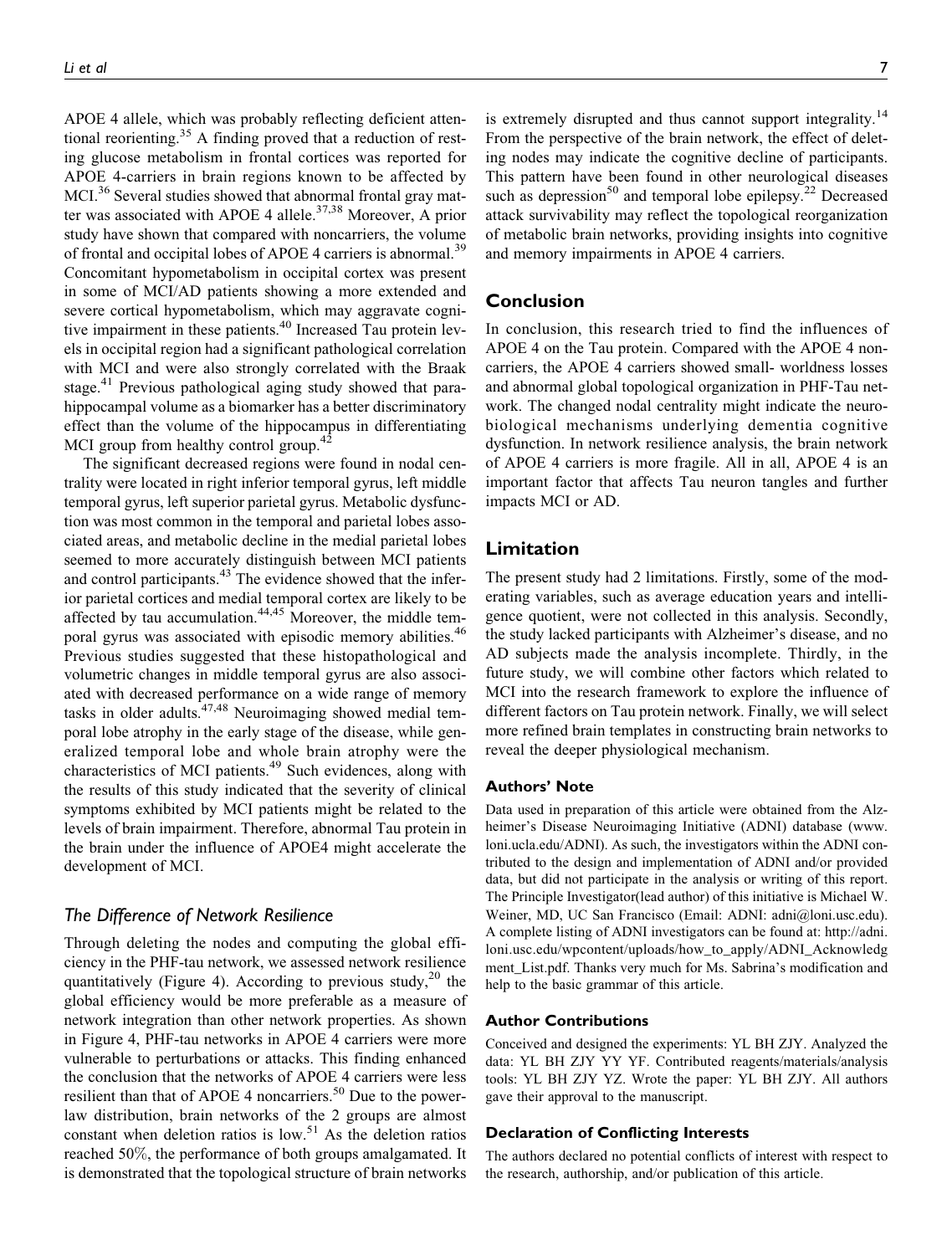# **Funding**

The authors disclosed receipt of the following financial support for the research, authorship, and/or publication of this article: This work was supported in part by the National Natural Science Foundation of China [Grant No.61632014, No.61627808, No.61210010, No.61773244], in part by the National Basic Research Program of China (973 Program) under Grant 2014CB744600, in part by the Program of Beijing Municipal Science & Technology Commission under Grant Z171100000117005, in part by the Humanity and Social Science Research General Projects of the Ministry of Education of China [grant number 18YJCZH223], in part by the Graduate Education Quality Improvement Projects of Shandong Province of China [Management Research Methodology], in part by the Research on decision support model of personal wealth management based on machine learning [No.: 2019zbky029], the Doctoral Scientific Research Foundation of Shandong Technology and Business University (No. BS202016).

# **ORCID iD**

Bin Hu <https://orcid.org/0000-0003-3514-5413>

# **Supplemental Material**

Supplemental material for this article is available online.

# **References**

- 1. Braak H, Braak E. Neuropathological stageing of Alzheimerrelated changes. Acta Neuropathol. 1991;82(4):239-259.
- 2. Ward A, Tardiff S, Dye C, Arrighi HM. Rate of conversion from prodromal Alzheimer's disease to Alzheimer's dementia: a systematic review of the literature. Dement Geriatr Cogn Dis Extra. 2013;3(1):320-332.
- 3. Chien DT, Bahri S, Szardenings AK, et al. Early clinical PET imaging results with the novel PHF-tau radioligand [F-18]- T807. J Alzheimer's Dis. 2013;34(2):457-468.
- 4. Arnold SE, Lee EB, Moberg PJ, et al. Olfactory epithelium amyloid-β and paired helical filament-tau pathology in Alzheimer disease. Ann Neurol. 2010;67(4):462-469.
- 5. Yao Z, Hu B, Zheng J, et al. Initiative ASDN: a FDG-PET study of metabolic networks in apolipoprotein  $E \in \mathcal{A}$  allele carriers. PLOS ONE. 2015;10(7):e0132300.
- 6. Lehmann M, Ghosh PM, Madison C, et al. Greater medial temporal hypometabolism and lower cortical amyloid burden in ApoE4-positive AD patients. J Neurol Neurosurg Psychiatry. 2014;85(3):266-273.
- 7. Yao Z, Hu B, Hu T, An J, Song D, Zhong N. APOE4 modulates the activities within default mode network and interactions of resting intrinsic networks. In: 2017 IEEE International Conference on Bioinformatics and Biomedicine (BIBM): 2017: IEEE; 2017:754-758.
- 8. Marquié M, Normandin MD, Vanderburg CR, et al. Validating novel tau positron emission tomography tracer [F-18]-AV-1451 (T807) on postmortem brain tissue. Ann Neurol. 2015;78(5): 787-800.
- 9. Cho H, Choi JY, Hwang MS, et al. Tau PET in Alzheimer disease and mild cognitive impairment. Neurology. 2016;87(4):375-383.
- 10. Olaf S, Chialvo DR, Marcus K, Hilgetag CC. Organization, development and function of complex brain networks. Trends Cognitive Sci. 2004;8(9):418-425.
- 11. Dicks E, Van der Flier WM, Barkhof F, Scheltens P, Tijms BM. Decline in grey matter connectivity over time is related to clinical progression in mci due to ad. Alzheimer's Dementia. 2018;14(7): P1479.
- 12. Wee CY, Yang S, Yap PT, Shen D. Sparse temporally dynamic resting-state functional connectivity networks for early MCI identification. Brain Image Behavior. 2016;10(2):342-356.
- 13. Khazaee A, Ebrahimzadeh A, Babajani-Feremi A. Classification of patients with MCI and AD from healthy controls using directed graph measures of resting-state fMRI. Behavi Brain Res. 2017; 322(Pt B):339-350.
- 14. Yao Z, Hu B, Chen X, et al. Learning metabolic brain networks in mci and ad by robustness and leave-one-out analysis: an FDG-PET Study. Am J Alzheimer S Dis Other Dementias. 2017;33(3): 153331751773153.
- 15. Sanabriadiaz G, Martínezmontes E, Meliegarcia L. Glucose metabolism during resting state reveals abnormal brain networks organization in the Alzheimer's disease and mild cognitive impairment. Plos One. 2013;8(7):e68860-e68860.
- 16. Watts DJ, Strogatz SH. Collective dynamics of 'small-world' networks. Nature. 1998;393(6684):440.
- 17. Latora V, Marchiori M. Efficient behavior of small-world networks. Physical Rev Letters. 2001;87(19):198701.
- 18. Newman ME, Girvan M. Finding and evaluating community structure in networks. Physical Review. E Statist Nonlinear Soft Matter Physics. 2004;69(2):026113.
- 19. Danon L, Diaz-Guilera A, Duch J, Arenas A. Comparing community structure identification. J Statisti Mechani. 2005; 2005(09):P09008.
- 20. Rubinov M, Sporns O.Complex network measures of brain connectivity: uses and interpretations. Neuroimage. 2010;52(3): 1059-1069.
- 21. Albert R, Jeong H, Barabasi AL. Error and attack tolerance of complex networks. Nature. 2000;340(1):378-382.
- 22. Bernhardt BC, Zhang C, Yong H, Evans AC, Neda B. Graphtheoretical analysis reveals disrupted small-world organization of cortical thickness correlation networks in temporal lobe epilepsy. Cerebral Cortex. 2011;21(9):2147-2157.
- 23. Yao Z, Zhang Y, Lei L, Yuan Z, Xu C, Jiang T. Abnormal cortical networks in mild cognitive impairment and Alzheimer's disease. Plos Computati Biol. 2010;6(11):e1001006 e1001006.
- 24. Bassett DS, Meyer-Lindenberg A, Achard S, Duke T, Bullmore E. Adaptive reconfiguration of fractal small-world human brain functional networks. Proceedings Nati Acad Sci. 2006;103(51): 19518-19523.
- 25. Yao Z, Zhang Y, Lin L, et al. Abnormal cortical networks in mild cognitive impairment and Alzheimer's disease. PLoS Computati Biol. 2010;6(11):e1001006.
- 26. Zhang J, Wang J, Wu Q, et al. Disrupted brain connectivity networks in drug-naive, first-episode major depressive disorder. Biol Psychiatry 2011;70(4):334-342.